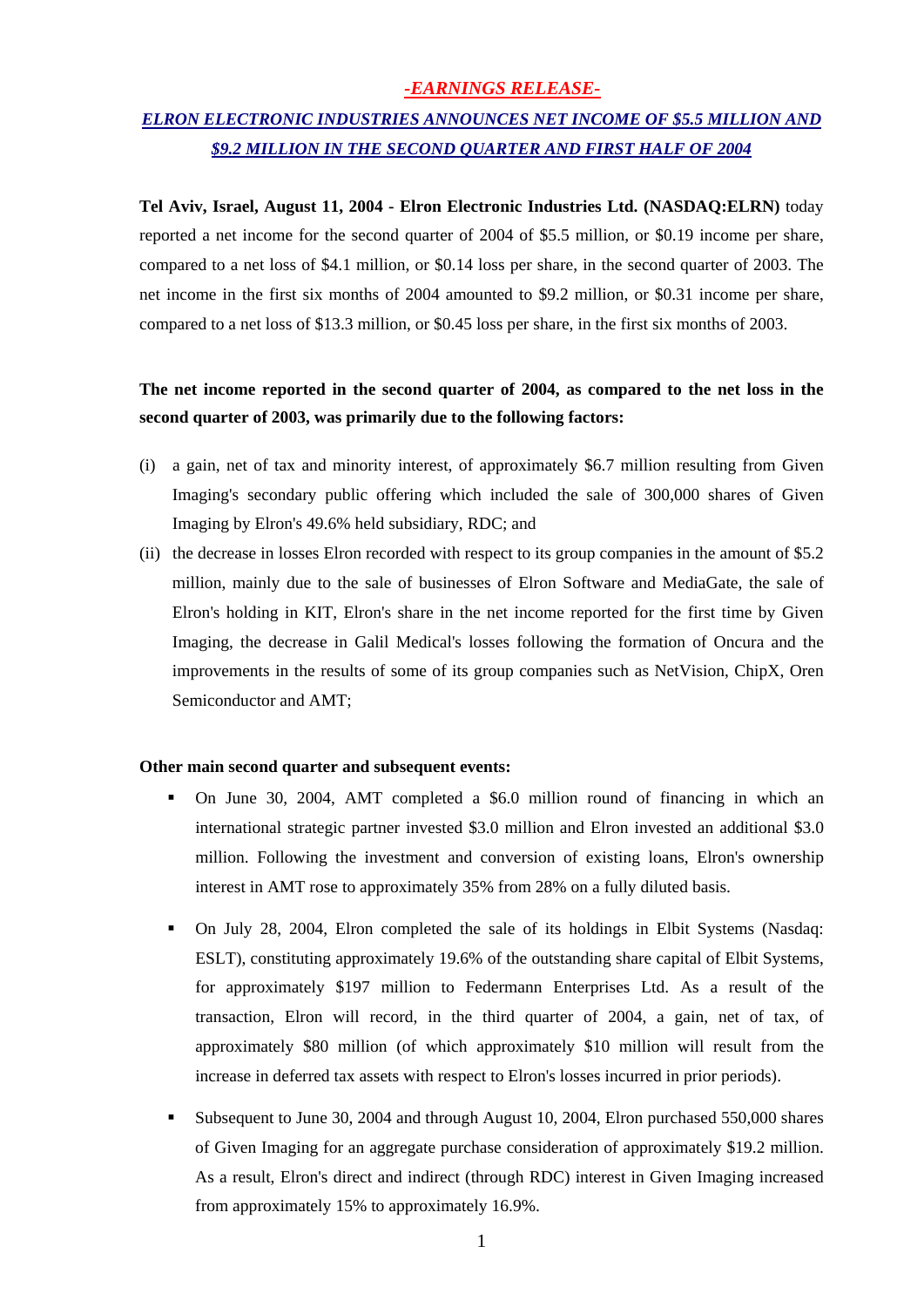On August 10, 2004, Elron signed a definitive agreement to invest approximately \$6.7 million in consideration for 25% ownership interest, on a fully diluted basis, in Jordan Valley Applied Radiation Ltd. ("Jordan Valley"), an Israeli private company engaged in developing solutions for advanced in-line thin film metrology for the semi-conductor industry. Jordan Valley is a 57% held subsidiary of Clal Industries and Investments Ltd. The investment is subject to regulatory and other approvals including the approval of the shareholders of Elron and Clal.

#### **Liquidity and Shareholders Equity**

As of June 30, 2004, Elron's cash, debentures and deposits amounted to approximately \$69.5 million compared with \$106.6 million at December 31, 2003. The decrease was mainly as a result of approximately \$40.5 million repayment of loans of majority-owned subsidiaries in the first quarter of 2004. The remaining bank loans of majority owned subsidiaries amounted to approximately \$27.7 million (\$67.5 million at December 31, 2003), substantially all of which are guaranteed by Elron. Upon the closing of the sale of Elron's holdings in Elbit Systems, Elron received the proceeds from the sale of approximately \$197 million and its current cash, debentures and deposits amounts to approximately \$240 million.

During the first half of 2004, Elron invested approximately \$10.3 million in its group companies. Shareholders' equity at June 30, 2004, was approximately \$303.4 million, which represents 71% of Elron's total assets, compared with approximately \$296.1 million representing approximately 66% of total assets at December 31, 2003.

"The sustainable profitability resulting from the continued improvements in the financial results of our group companies as well as gains Elron recorded from the realization of holdings, represents our continued effort and success in building value for our shareholders", said Doron Birger, Elron's President and CEO.

"During the past 12 months, most of our group companies raised additional substantial resources from new strategic investors as well as existing investors which will enable them to further develop and build their businesses. In addition, the proceeds received from the sale of our holdings in Elbit Systems will enable us to focus on new investments in Israeli-related technology in our main areas of operation" concluded Doron Birger.

Investors may access Elron's second quarter financial report and a detailed management report on the company's web site: [www.elron.com](http://www.elron.com/)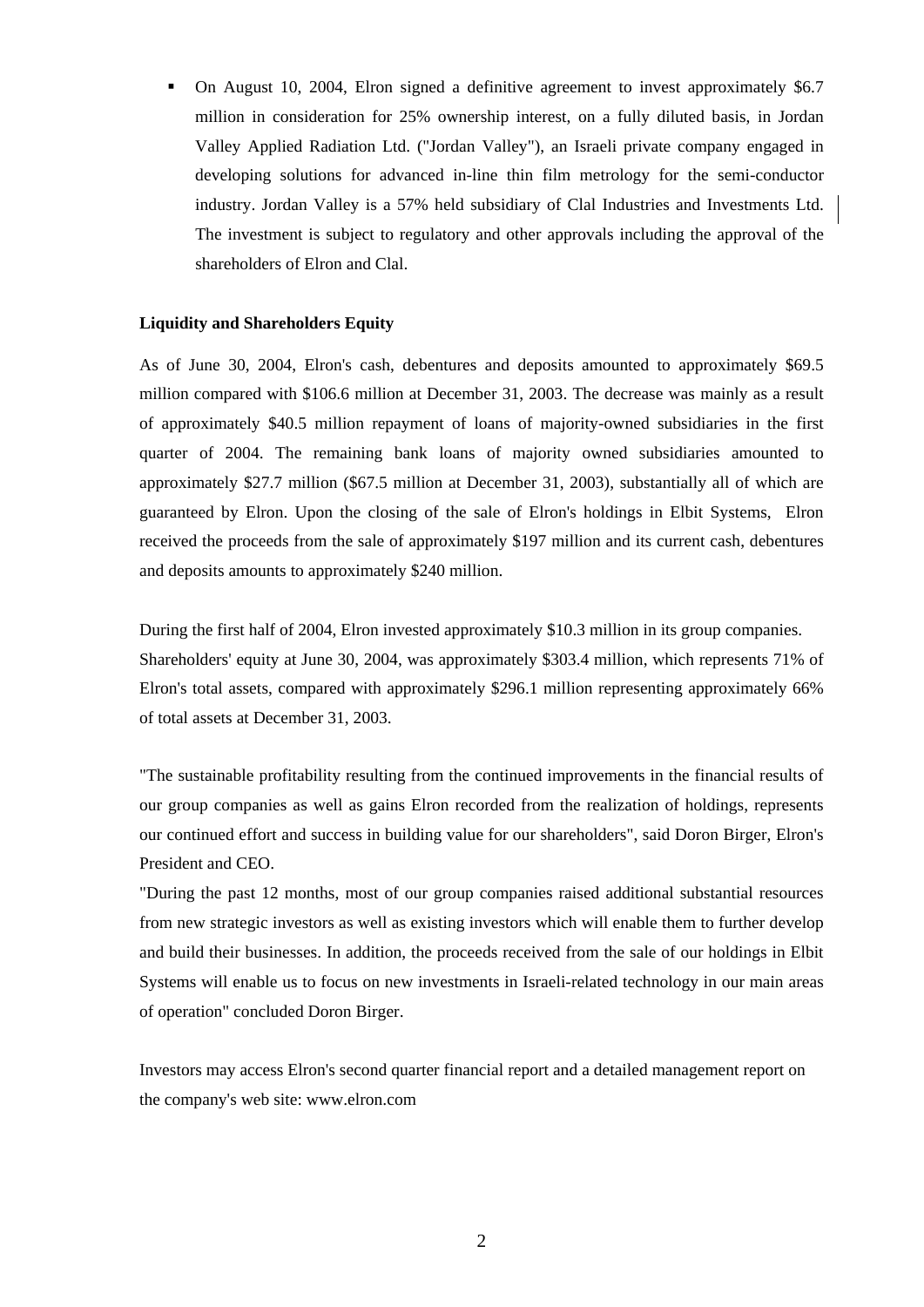*Conference call details*

**Thursday, August 12, 2004 10:00a.m. (EST); 05:00 p.m. Israel**  Dial in numbers:

**In the US: 1-866 860 9642**

**In the UK: 0 800 917 5108** 

**In Israel: 03 918 0610**

**International Participants: +972 3 918 0610** 

For your convenience, a **replay of the call** will be available starting two hours after the call ends until Monday, August 16, 10:30am ET. To access the replay please dial **1-866-276-1002 (US), 972-3-925-5942 (Israel) and 0-800-917-4256 (UK).**

*Elron Electronic Industries Ltd. is a multinational high technology holding company based in Israel. Through affiliates, Elron is engaged with a group of high technology operating companies in the fields of medical devices, communication, software, information technology, semiconductors and advanced materials.* **For further information, visit** *[http://www.elron.com](http://www.elron.com/)* **Contact:** 

Tal Raz Elron Electronic Industries Ltd. Tel. 972-3-6075555 [raz@elron.net](mailto:raz@elron.net) 

*Any statements in this press release that may be considered forward-looking statements are subject to risks and uncertainties that could cause actual results to differ materially. Actual results may differ from such forward-looking statements due to the risk factors discussed in periodic reports filed by the Company with the Securities and Exchange Commission, which the Company urges investors to consider.* 

Tables to follow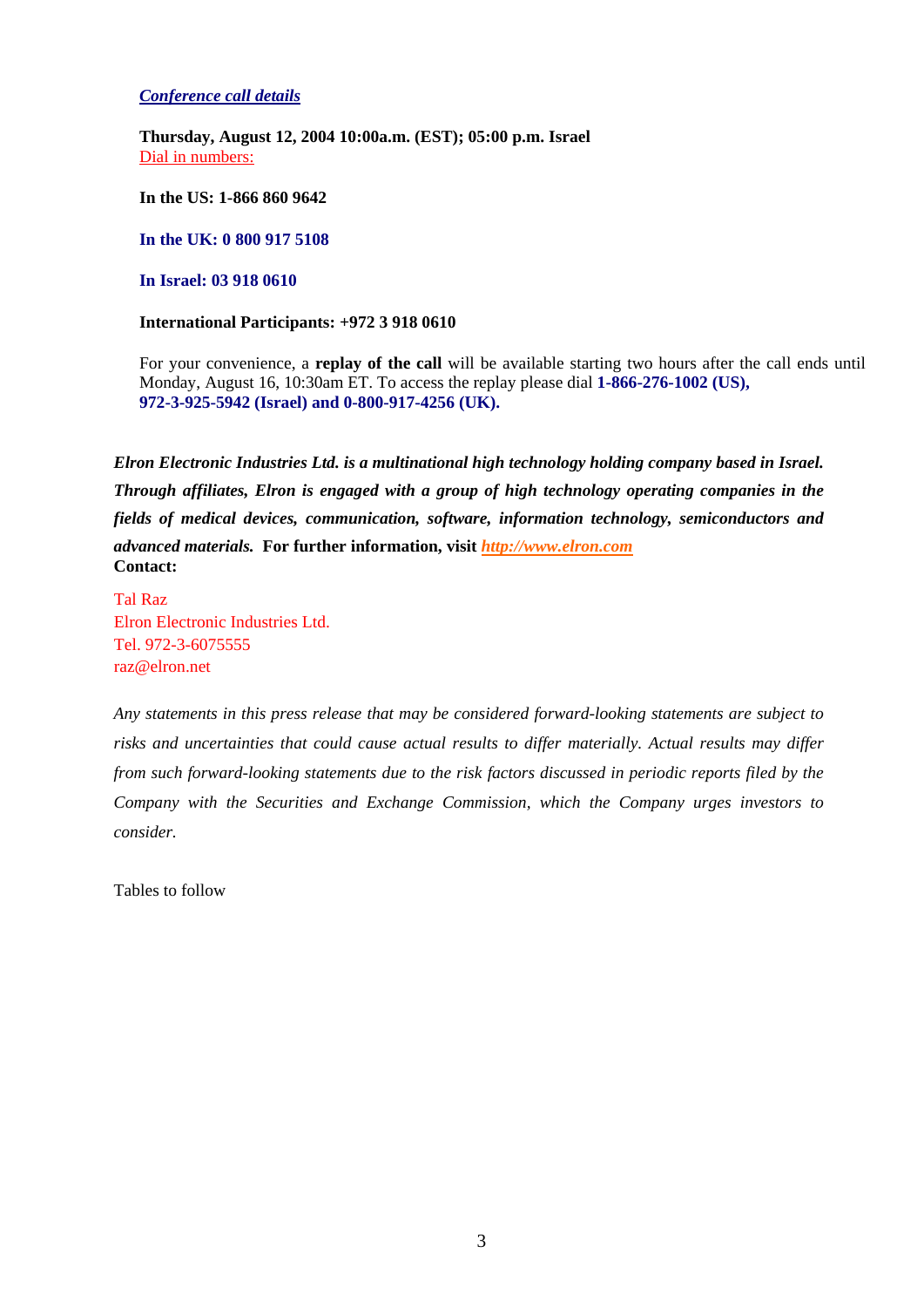## **ELRON ELECTRONIC INDUSTRIES LTD. AND ITS SUBSIDIARIES**

## **CONDENSED CONSOLIDATED BALANCE SHEETS**

In thousands of U.S. Dollars

|                                                                                                                                                                                                        | <b>June 30,</b><br>2004        | December 31,<br>2003<br><b>Audited</b>      |  |
|--------------------------------------------------------------------------------------------------------------------------------------------------------------------------------------------------------|--------------------------------|---------------------------------------------|--|
|                                                                                                                                                                                                        | <b>Unaudited</b>               |                                             |  |
| <b>ASSETS</b><br>Total current assets                                                                                                                                                                  | \$<br>94,213                   | \$<br>130,067                               |  |
| <b>LONG-TERM ASSETS</b><br>Investments in affiliated companies<br>Investments in other companies and long-term receivables<br>Debentures and bank deposits<br>Deferred taxes<br>Severance pay deposits | 168,883<br>129,084<br>2,591    | 156,819<br>128,799<br>700<br>1,871<br>2,144 |  |
| Total long-term assets                                                                                                                                                                                 | 300,558                        | 290,333                                     |  |
| PROPERTY AND EQUIPMENT, NET                                                                                                                                                                            | 8,561                          | 8,317                                       |  |
| <b>INTANGIBLE ASSETS</b>                                                                                                                                                                               | 22,415                         | 21,987                                      |  |
| <b>Total assets</b>                                                                                                                                                                                    | 425,747<br>\$                  | \$<br>450,704                               |  |
| LIABILITIES AND SHAREHOLDERS' EQUITY<br><b>Total current liabilities</b>                                                                                                                               | \$<br>52,178                   | 73,035<br>\$                                |  |
| <b>LONG-TERM LIABILITIES</b><br>Long-term loans from banks and others<br>Accrued severance pay and retirement obligations<br>Deferred taxes<br>Other                                                   | 4,044<br>3,668<br>39,979<br>22 | 17,221<br>2,850<br>40,684<br>103            |  |
| Total long-term liabilities                                                                                                                                                                            | 47,713                         | 60,858                                      |  |
| MINORITY INTEREST                                                                                                                                                                                      | 22,501                         | 20,681                                      |  |
| <b>Total Shareholders' Equity</b>                                                                                                                                                                      | 303,355                        | 296,130                                     |  |
| Total liabilities and shareholders' equity                                                                                                                                                             | 425,747<br>$\mathcal{S}$       | 450,704<br>\$                               |  |